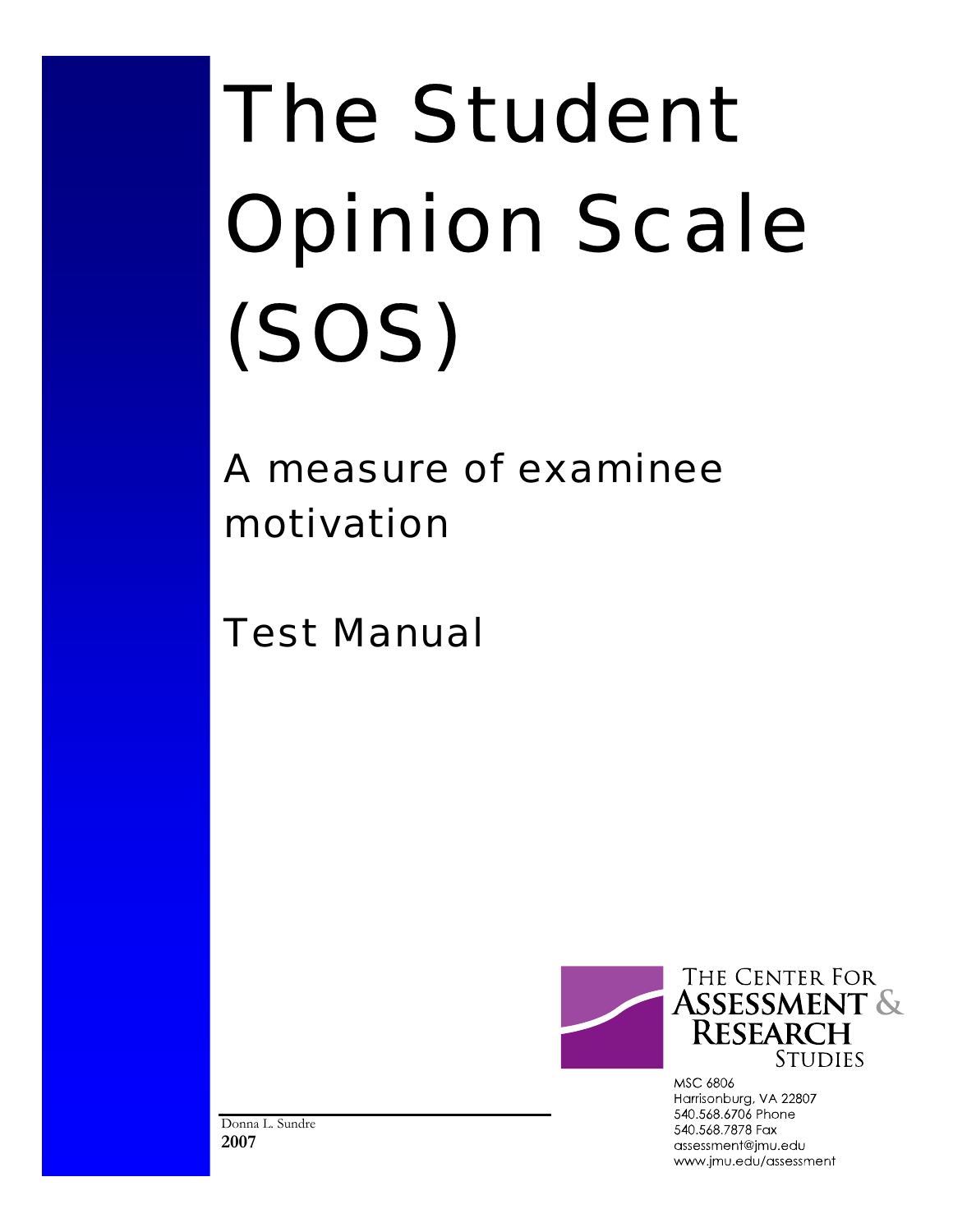# The Student Opinion Scale (S0S) Examinee Motivation Instrument

## **Table of Contents**

| 1.1.                                                        |                                              |  |
|-------------------------------------------------------------|----------------------------------------------|--|
| <b>SECTION 2.</b>                                           |                                              |  |
| 2.1.                                                        |                                              |  |
| 2.2.<br>2.3.                                                |                                              |  |
| <b>SECTION 3.</b>                                           |                                              |  |
| 3.1.<br>3.1.1.<br>3.1.2.<br>3.2.                            |                                              |  |
| <b>SECTION 4.</b>                                           |                                              |  |
| 4.1.<br>4.2.<br>4.2.1<br>4.2.2.<br>4.2.3.<br>4.3.<br>4.3.1. |                                              |  |
| <b>SECTION 5.</b>                                           | WORK TO BE CONDUCTED TO ENHANCE TEST USE AND |  |
| <b>SECTION 6.</b>                                           |                                              |  |
| <b>SECTION 7.</b>                                           |                                              |  |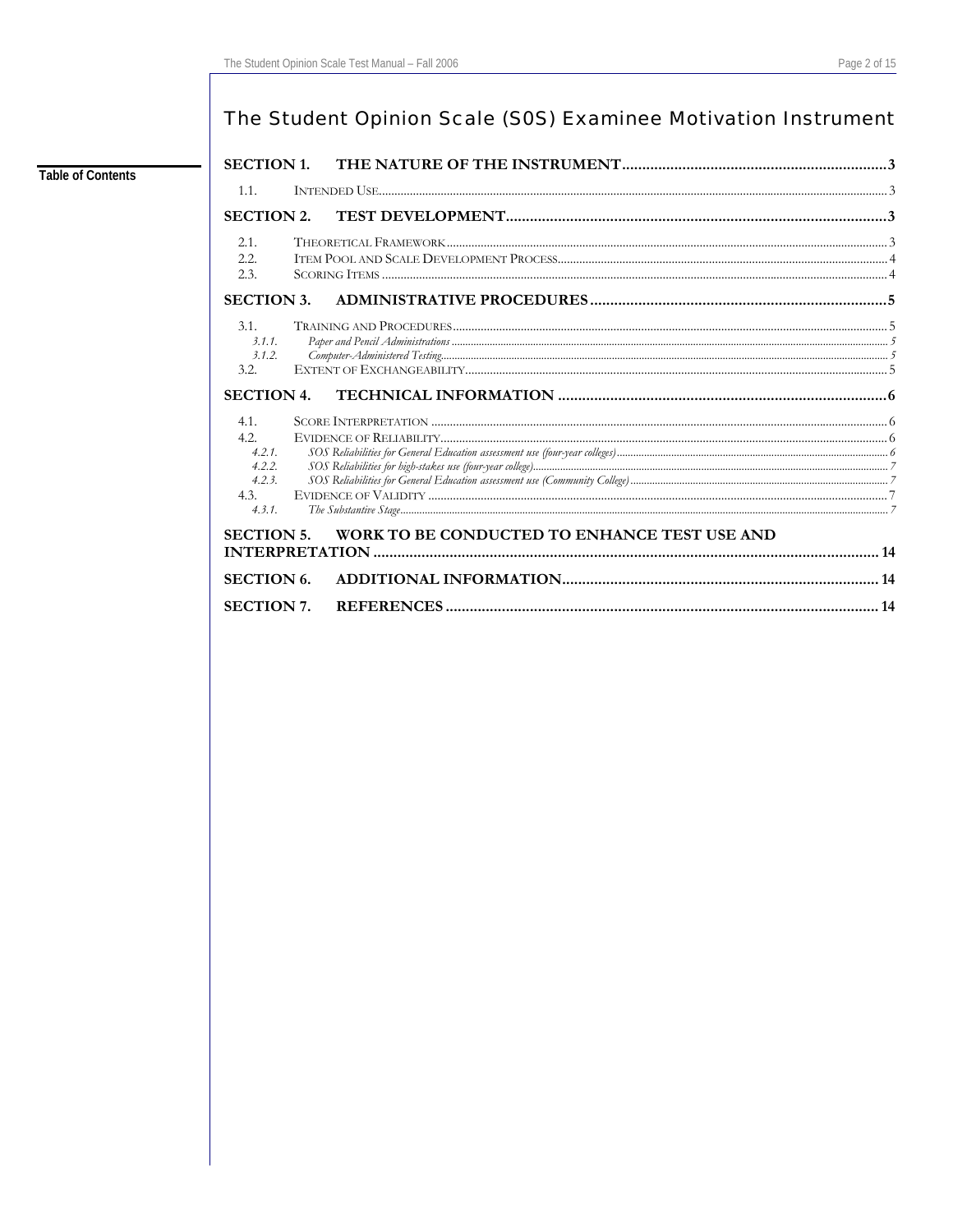# The SOS Test Manual – 2007

# Section 1. The Nature of the Instrument

<span id="page-2-0"></span>**Purpose of the assessment:**  To evaluate examinee motivation in a testing context.

Standardized tests play an important role in providing interested parties with information concerning student achievement and growth. When test results are analyzed, score interpretations are often questioned on several fronts: it is possible that a lack of motivation to perform well on these tests may produce scores that are spuriously low. When performances are lower than expected, many stakeholders, generally relying on anecdotal evidence, insist that these low results are due to lack of motivation. The true meaning of test scores remains in question. Are the scores lower than the students' true achievement level, or is the observed performance an accurate indication of achievement? In either case, the lack of validity information quiets the conversation and perhaps stifles needed reform. Rarely is a measure of motivation available to help inform interpretations. Lack of motivation may present a potential threat to appropriate interpretation of score meaning. Knowing how large a threat it represents would be very useful. Researchers have been interested in trying to gauge examinee motivation in a variety of testing conditions to explore the presence and magnitude of this potential source of score bias.

The Student Opinion Scale (SOS) is one such means for gauging examinee motivation. The SOS is a self-report tool that has been used in various testing contexts (e.g., consequential and non-consequential). The measure has garnered empirical support for internal consistency and validity of score inferences through more than 12 years of use in research and practical applications.

#### 1.1. Intended Use

The purpose of the SOS is to measure the test-taking motivation of examinees. This measure provides users (e.g., faculty and researchers) with information about student motivation during a testing situation.

The SOS should be administered *after* students have completed the achievement tests, as a post test. The instrument can be administered after either a battery of tests or a single test. If the instrument is used after a battery of tests, the item wording should be modified to read "these tests…" (see Administration Procedures for more details).

The SOS is not intended to be used to make decisions about individual students given its primary function as a self-report of motivation processes. There have been a few internal assessment-related activities at James Madison University (Harrisonburg, VA) that have used SOS scores to identify students with low motivation, in order to filter unmotivated examinees out of a particular analysis. (e.g., Lau, 2006; Harmes, Swerdzewski, & Zeng, 2006; Sundre & Wise, 2003). However, whether this measure functions adequately as a motivation filter is still under investigation.<sup>[1](#page-2-1)</sup>

The best use of this instrument is to describe examinee motivation, which can be especially useful in a low-stakes test administration. Low-stakes tests present no personal consequences to the examinee, although the results from such tests may be consequential to the institution administering the exam. The interpretation of achievement test results may be improved with SOS subscale scores and other descriptive statistics (e.g., standard deviation, correlations). Reporting SOS scores along with achievement test results will help guide the audience toward a more robust interpretation of the test scores. If low test scores and SOS scores are observed, users of the test data may question the validity of the scores. However, if SOS scores are high, test score users can more confidently interpret the test scores, as they are more likely to be reflective of true student achievement.

SOS scores are intended to be reported in aggregate form and not for individual students.

# Section 2. Test Development

#### 2.1. Theoretical Framework

Examinee motivation draws from the expectancy-value model of achievement motivation theory (Eccles et al., 1983; Pintrich, 1989; Pintrich & DeGroot, 1990). Expectancy-value theorists (e.g., Pintrich, 1989) maintain that motivation to perform well can be defined by three factors: expectancy for success, value of the task, and affect. A person's expectancy for success is integrated in their estimation of ability to be successful on the task (i.e., competence). The value of the task involves a person's perception that this task is important, interesting, or useful. The third component, affect, captures how a person feels about the task; specifically, it involves dispositions such as anxiety.

**The SOS finds its theoretical foundation in the work of:**  Pintrich (1989) Wolf and Smith (1995) Sundre (1999) Sundre and Finney (2002) *[among other sources]*

<span id="page-2-1"></span> $\frac{1}{1}$  If motivation filtering is a desired use, the instrument user is directed to also explore research on response time effort (see Wise & Kong, 2005).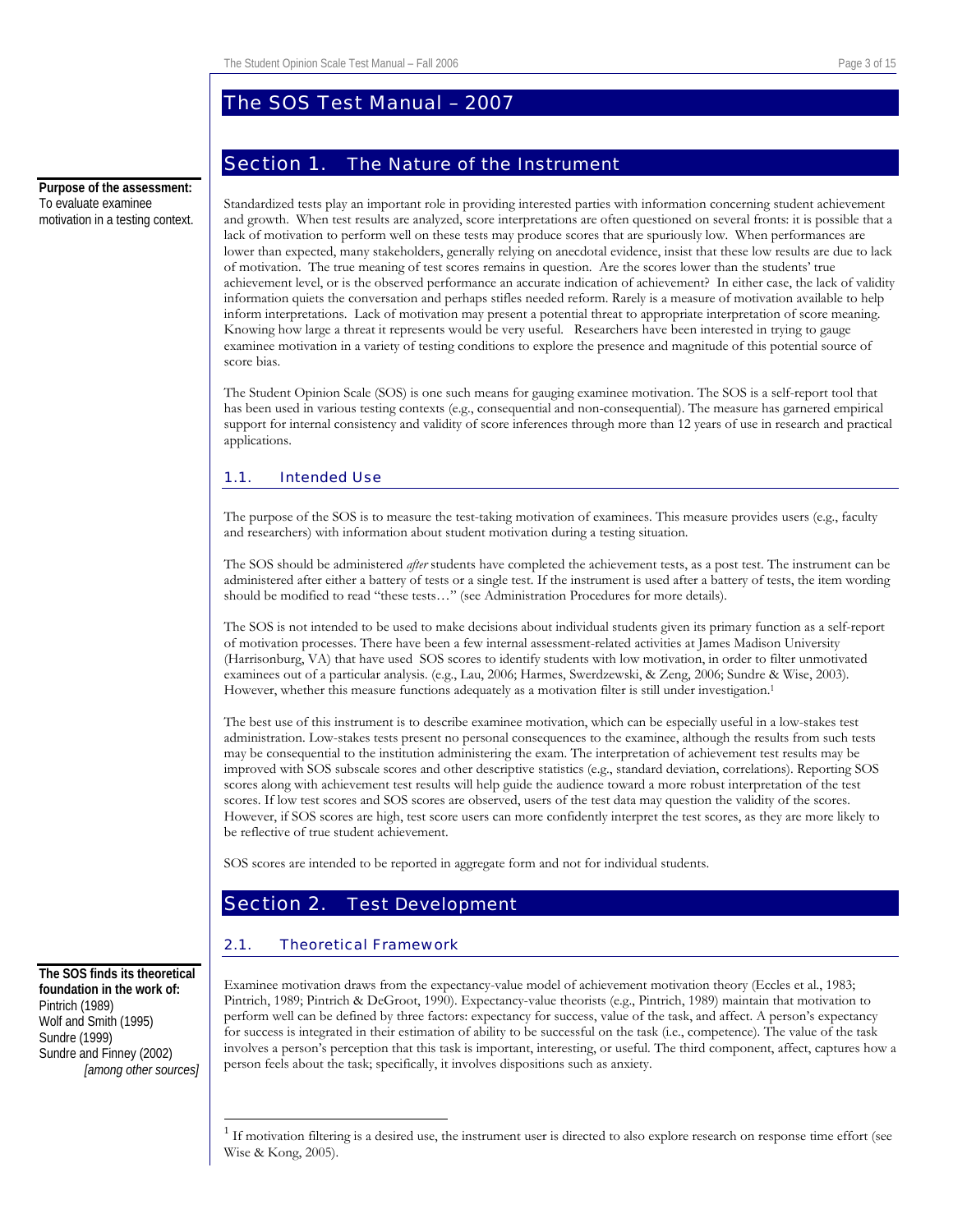<span id="page-3-0"></span>There are three important differences to note in the application of the expectancy-value theory in developing test-taking motivation as a construct. The first distinction is in how value is interpreted in this context. For our purposes, value is defined as how important doing well on the test is to the student. The second distinction is in how effort was conceptualized as a component of value in the expectancy-value model and how effort was extracted and made to be more distinct in Wolf and Smith's (1995) model. Effort is defined as how much mental effort or taxation was involved in answering a test item (Wolf, Smith, & Birnbaum, 1995). The final distinction is that no affective measures were included in scale development. Thus, operationalization of examinee motivation took the form of the importance and effort components.

Following the substantive work, Wolf and Smith (1993) created the Motivation Questionnaire, the predecessor to the Student Opinion Scale (Sundre, 1999). This scale consisted of eight items (five measuring importance and three measuring effort) and was considered unidimensional. Sundre (1999) revised the original scale by adding two effort items and modifying the wording of others in an effort to further delineate and strengthen the representation and conceptualization of examinee motivation. Subsequent research using the scale found two orthogonal factors that measured Importance and Effort; however, fit was optimal following the removal of one item (Sundre & Finney, 2002). While such research garnered further support for the two-factor conceptualization of examinee motivation as measured by the SOS, further study needs to be undertaken to evaluate the performance of the instrument under various conditions and with different samples.

#### 2.2. Item Pool and Scale Development Process

The SOS is a revised version of an earlier eight-item Likert-type instrument (i.e., Motivation Questionnaire; Wolf & Smith, 1993). Researchers had conducted factor analyses that resulted in two orthogonal dimensions that appeared to be assessing the self-reported Importance of the Task completed and the amount of Effort the examinee reported expending. The Effort factor had only three items contributing to it, and Sundre (1999) supplemented the scale to include two additional items designed to assess the Effort construct.

Additional samples were administered the 10-item scale, and the two-factor structure was consistently evidenced. Sundre & Finney (2002) completed a confirmatory factor analysis that provided strong support for the two-factor model with all designed items contributing uniquely to the appropriate factor.

The items comprising the final SOS scale are presented in Table 1. Items are measured on a 1 to 5 scale, where 1=Strongly Disagree, 2=Disagree, 3=Neutral, 4=Agree and 5=Strongly Agree. Negatively worded items should be reverse scored; these are denoted by an asterisk (\*).

| r avit r | <b>Student Opinion Scale items</b>                                       |  |  |  |
|----------|--------------------------------------------------------------------------|--|--|--|
| 1.       | Doing well on this test was important to me.                             |  |  |  |
| 2.       | I engaged in good effort throughout this test.                           |  |  |  |
| 3.       | I am not curious about how I did on this test relative to others. *      |  |  |  |
| 4.       | I am not concerned about the score I receive on this test. *             |  |  |  |
| 5.       | This was an important test to me.                                        |  |  |  |
| 6.       | I gave my best effort on this test.                                      |  |  |  |
| 7.       | While taking this test, I could have worked harder on it. *              |  |  |  |
| 8.       | I would like to know how well I did on this test.                        |  |  |  |
| 9.       | I did not give this test my full attention while completing it. *        |  |  |  |
| 10.      | While taking this test, I was able to persist to completion of the task. |  |  |  |
|          | * Denotes items that are reversed prior to scoring.                      |  |  |  |
| 2.3.     | <b>Scoring Items</b>                                                     |  |  |  |

The SOS is comprised of two subscales: Importance and Effort (see Table 2). Separate scores should be reported for each subscale. It is not recommended that a total score be presented, given strong evidence that examinee motivation is not a unidimensional construct. Reporting a total score would conceal this essential feature of the construct and would therefore be highly misleading, and possibly ambiguous, to the instrument users. The range of possible scores for each subscale is 5 to 25.

#### **The SOS item pool:**

Was developed from a study by Wolf and Smith (1993), with additional items added by Sundre (1999).

A confirmatory factor analysis demonstrates an acceptable two-factor solution.

Table 1

#### **Scoring subscales of the SOS:**  - Effort

*-* Importance

Evidence does not support the practice of reporting a total score across the two subscales.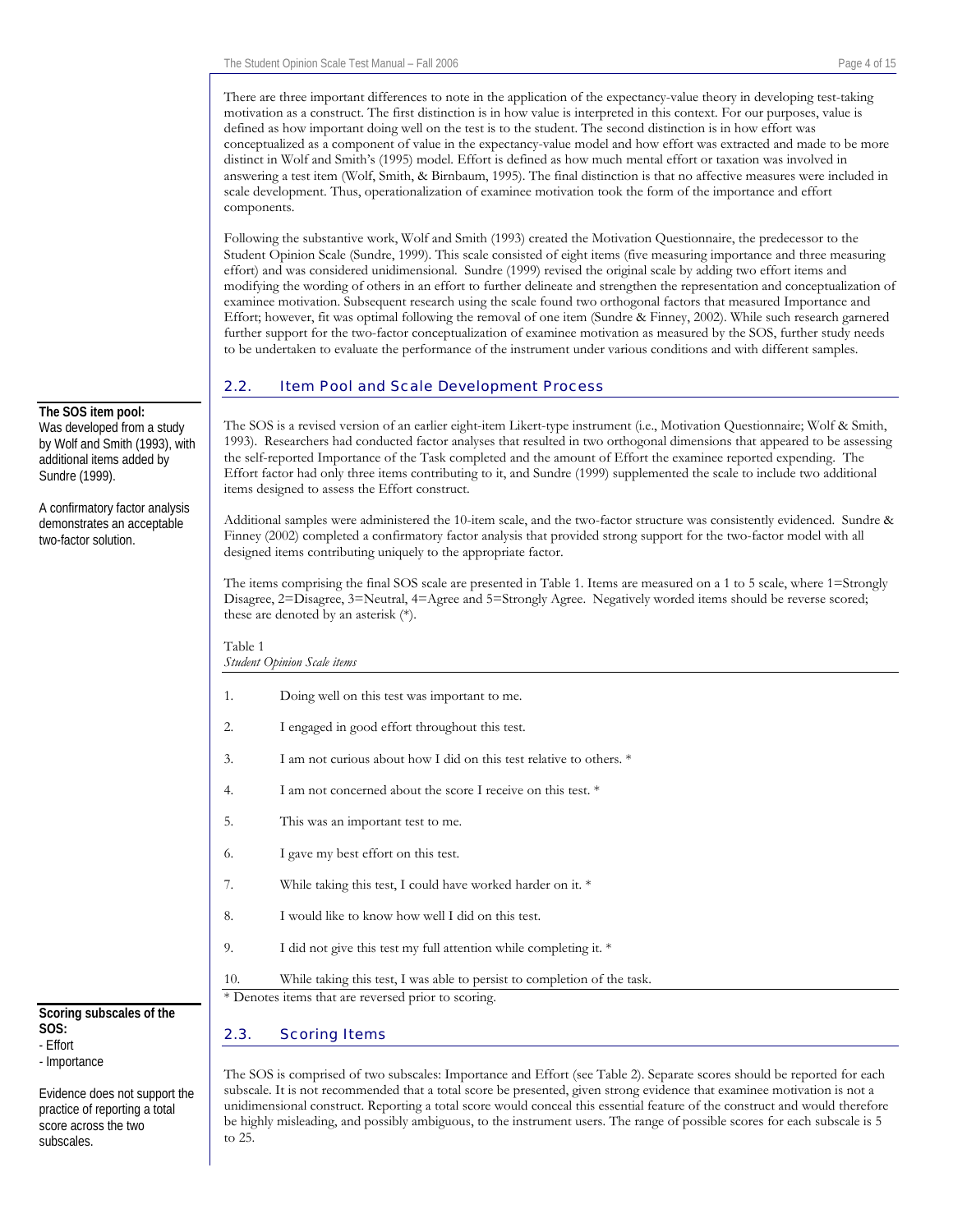#### <span id="page-4-0"></span>Table 2

| Test Blueprint for SOS |  |
|------------------------|--|
|                        |  |

| <b>Subscale</b>                                                                                                         | $#$ Items | <b>Items</b>   |
|-------------------------------------------------------------------------------------------------------------------------|-----------|----------------|
| Importance                                                                                                              | 5         | 1, 3, 4, 5, 8  |
| Definition: How important doing well on the test<br>is to the student (the consequence of the test for<br>the student). |           |                |
| <b>Effort</b>                                                                                                           | 5         | 2, 6, 7, 9, 10 |
| Definition: The perceived degree of work or<br>mental taxation put forth in completing the test.                        |           |                |

# Section 3. Administrative Procedures

#### 3.1. Training and Procedures

Proctors who administer the SOS require minimal training. Test instructions are straightforward and adhere to traditional testing precepts common among multiple-choice tests. Proctors should familiarize themselves with the instrument and the instrument instructions prior to the testing session to ensure they can expeditiously respond to students' questions during the testing session. As with all assessments, testing sessions that include an administration of the SOS should be standardized across all administrations to decrease threats of construct irrelevant variance in test scores. Assessment session temperature, climate, and lighting should be at acceptable levels to ensure students are able to successfully complete the instrument without environmental distractions.

The SOS is unique among instruments in that it is designed to accompany instruments that measure other constructs. For example, previous administrations of the SOS have paired the instrument with measures of quantitative and scientific reasoning, fine arts, American history, global history, social sciences, and a variety of developmental instruments aimed at motivation, perceived cohesion, and self-efficacy, among other traits. Recalling that the SOS is a measure of a student's motivation toward a given instrument or set of instruments, in the testing session the instrument should be administered at the end of the test or set of tests for which motivation data is desired.

#### **3.1.1. Paper and Pencil Administrations**

If administered via paper and pencil, participants receive a reproduction of the instrument and an answer sheet, such as a Scantron form. If using pre-printed Scantron response sheets, students should receive explicit instructions detailing how to code identifying information (e.g., student ID, name) and responses. Instructions should always include how much time a student has to complete the test.

*Sample Instructions:*

*Pass out tests and answer sheets; then read the following:*

"Please think about the test or tests that you just completed. Mark the answer that best represents how you feel about statements 1 through 10 below. You have five minutes to complete this instrument."

*\*(Allow the entire five minutes. Remind at 1 minute.)\** 

#### **3.1.2. Computer-Administered Testing**

Administering the SOS via computer requires minimal changes to the process for administering the SOS via paper and pencil. In addition to the instructions stated above, students should be briefed in how to operate the testing software (e.g., enter identifying information, select a response). Proctors should be familiar with error recovery procedures in case a testing workstation ceases to function properly.

Administration of the SOS has been successfully conducted in two ways: (1) students are allotted a specific amount of time to complete the SOS, and all students begin the SOS at the same time; or (2) instruments are freely accessible to students during the assessment, and a given student begins the SOS when he or she has completed the other instrument(s) for which motivation data is desired.

#### 3.2. Extent of Exchangeability

Computer-administered testing could be problematic for test takers who are unfamiliar with using a computer. In addition, technical problems may occur with computer-administered testing that do not occur with pencil-and-paper testing. Specific issues related to administration methods should be researched in the future.

**Administering the SOS…**  Is comparable to the administration of any other multiple-choice test; however, the SOS should always be the last test administered in a series of tests.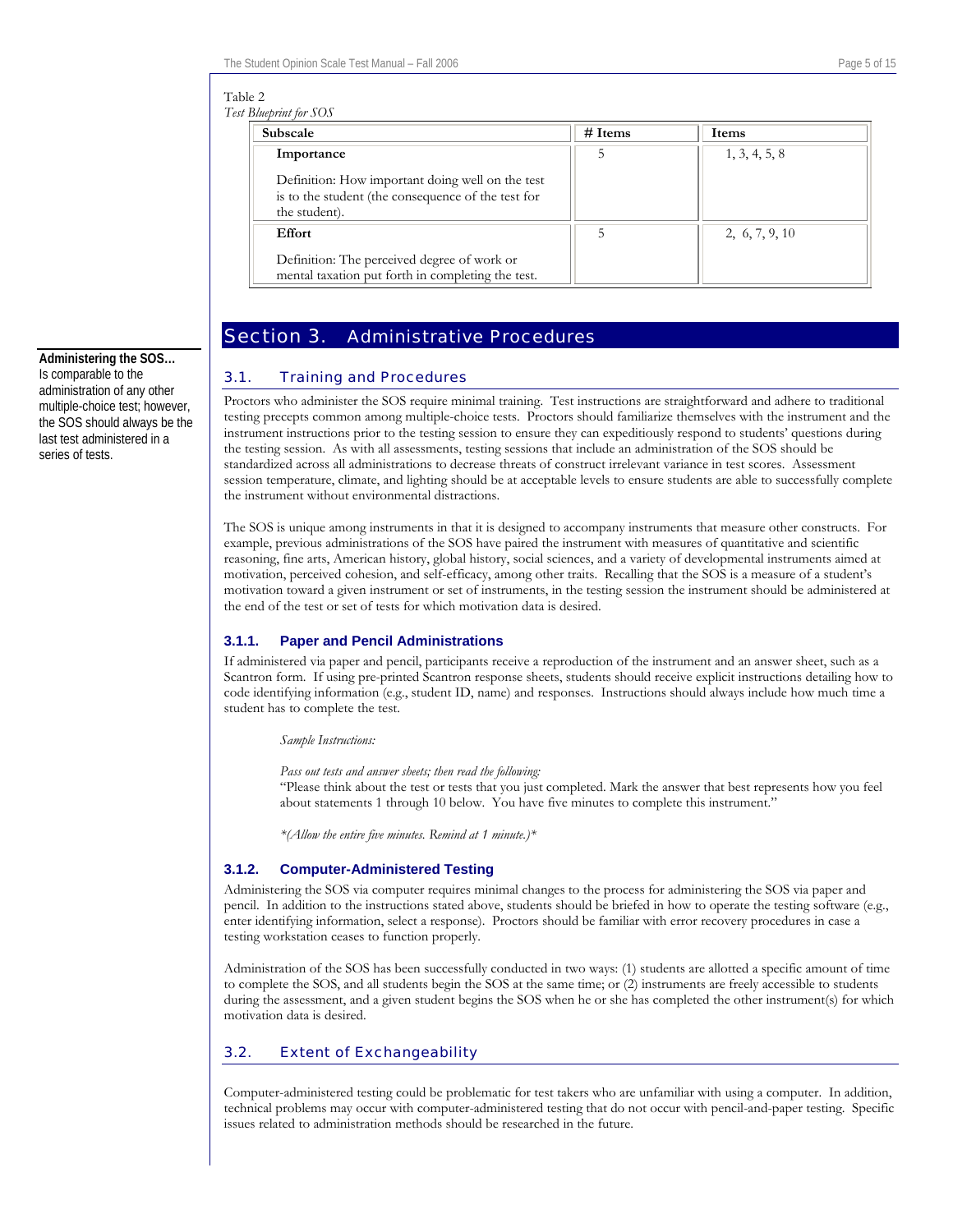To date, there has been no evidence to indicate a lack of exchangeability of the SOS among delivery formats. As with all assessments, students should be familiar with how to operate the testing equipment (e.g. computer, Scantron response form). Level of exchangeability among delivery options shall be researched further.

## Section 4. Technical Information

#### 4.1. Score Interpretation

SOS items are scored on a scale of 1 to 5. The highest score that someone can receive on either subscale is 25. A score of 25 on the Effort subscale means that the student perceived that they fully engaged in effortful behavior on the test (or tests). A score of 25 on the Importance subscale means that the student thought it important to do well on the test or tests. Low scores obviously mean that the student put forth less effort or perceived doing well to be of less importance. It would be inappropriate to say of students who scored low on one or both of the subscales that they were "not motivated". Similarly, it would be inappropriate to say of students who scored high that they were "motivated".

It is also essential to report scores for each subscale and to avoid adding the subscale scores together to form a total score. To do so would intimate that the construct is unidimensional, when in fact research has not supported this (see section 4.3.2 – Internal validation).

#### 4.2. Evidence of Reliability

In addition to having used the scale for its intended purpose, accurate score interpretation of the results requires an understanding of the reliability of the scale scores.

Cronbach's coefficient alpha is a measure of internal consistency reliability. Internal consistency tells us how strongly the items are relating to one another and how well they are working to represent the construct for which they were written to represent. Cronbach's alpha has an upper bound of 1 (indicating high internal consistency) and a lower bound of 0. While coefficients with a value of .70 or higher have traditionally been considered adequate for scale use, reliabilities above .80 are desirable (Nunally, 1978, as cited in Lance, Butts, & Michels, 2006). Internal consistency should be reported for each administration of the SOS, as reliability is dependent on the characteristics of the sample and may fluctuate. Next, Cronbach's alpha values for the SOS subscales that have been observed for various samples in various contexts are provided to demonstrate what level of reliability can be expected.

#### **4.2.1. SOS Reliabilities for General Education assessment use (four-year colleges)**

At James Madison University, first-year and second-year students complete the SOS in reference to a required battery of general education assessments in a low-stakes context.. Table 3 presents the SOS subscale means, standard deviations, and Cronbach's alpha values that have been observed for several administration sessions.

#### Table 3

*Cronbach's alpha, raw scores, and percent scores for SOS subscales from low-stakes use at a mid-Atlantic four-year liberal-arts school (James Madison University)* 

| Setting                              | Subscale   | Reliability $(\alpha)$ | <b>Raw Score</b><br>Average | <b>Raw Score</b><br>SD. |
|--------------------------------------|------------|------------------------|-----------------------------|-------------------------|
| Fall 2005 General Education - first- | Importance | .80                    | 14.74                       | 4.06                    |
| year students ( $N = 3111$ )         | Effort     | .84                    | 17.20                       | 4.04                    |
| Fall 2006 General Education – first- | Importance | .80                    | 14.94                       | 3.98                    |
| year students ( $N = 3343$ )         | Effort     | .83                    | 17.62                       | 3.96                    |
| Spring 2005 General Education --     | Importance | .83                    | 13.84                       | 4.36                    |
| sophmores ( $N = 1965$ )             | Effort     | .85                    | 16.97                       | 3.97                    |
| Spring 2006 General Education --     | Importance | .82                    | 13.37                       | 4.28                    |
| sophmores ( $N = 2210$ )             | Effort     | .86                    | 17.08                       | 4.06                    |

#### <span id="page-5-0"></span>**Technical information for the SOS includes:**

- Score interpretation
- Evidence of reliability
- Evidence of validity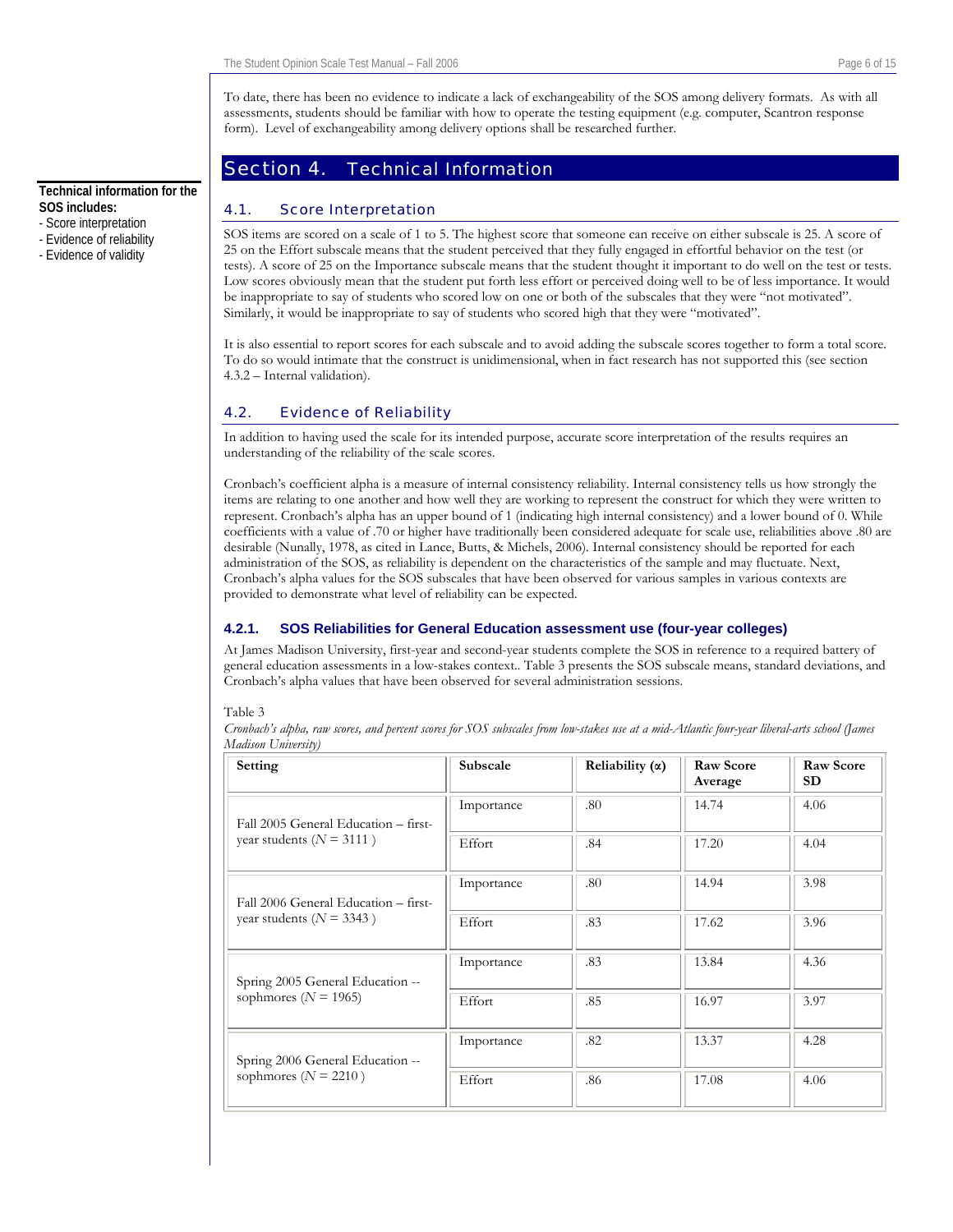#### <span id="page-6-0"></span>Table 4

*Cronbach's alpha, raw scores, and percent scores for SOS subscales from low-stakes use at a mid-Western four-year liberal-arts school (Truamn Staue University)* 

| Setting                            | Subscale   | Reliability $(\alpha)$ | Raw Score<br>Average | <b>Raw Score</b><br>SD |
|------------------------------------|------------|------------------------|----------------------|------------------------|
| Fall 2003 and Spring 2004 General  | Importance | .84                    | 17.44                | 4.13                   |
| Education – seniors ( $N = 1002$ ) | Effort     | .85                    | 17.91                | 3.88                   |

#### **4.2.2. SOS Reliabilities for high-stakes use (four-year college)**

Graduating Social Work majors at James Madison University completed the SOS in reference to their motivation on their compulsory comprehensive examination for their major, a very high-stakes assessment. Table 5 presents the SOS data aggregated over a seven-year period spanning from 1998-2004 to allow reporting of a larger sample.

#### Table 5 *Cronbach's alpha, raw scores, and percent scores for SOS subscales from high-stakes use at four-year school*

| Setting                         | Subscale   | Reliability $(\alpha)$ | <b>Raw Score</b><br>Average | <b>Raw Score</b><br><b>SD</b> |
|---------------------------------|------------|------------------------|-----------------------------|-------------------------------|
| Fall 2005 Social Work Seniors   | Importance | .46 <sup>a</sup>       | 22.21                       | 2.49                          |
| $(N=14)$                        | Effort     | .83                    | 21.29                       | 2.89                          |
| Social Work Seniors Fall 1998 - | Importance | $.59*$                 | 21.64                       | 2.74                          |
| Spring 2004 ( $N=232$ )         | Effort     | .76                    | 21.67                       | 2.92                          |

**<sup>a</sup>**Low variability in Importance subscale items contributed to resulting low reliability values.

#### **4.2.3. SOS Reliabilities for General Education assessment use (Community College)**

Table 6

*Cronbach's alpha, raw scores, and percent scores for SOS subscales from high-stakes use at a two-year college* 

| Setting                                                                | <b>Subscale</b> | Reliability $(\alpha)$ | <b>Raw Score</b><br>Average | <b>Raw Score</b><br>SD |
|------------------------------------------------------------------------|-----------------|------------------------|-----------------------------|------------------------|
| 2005 Assessment testing for<br>graduating students at a single         | Importance      | .89                    | 17.29                       | 4.41                   |
| institution $(N=332)$                                                  | Effort          | .87                    | 18.29                       | 3.93                   |
| 2005 Assessment testing for<br>graduating students at all institutions | Importance      | .86                    | 17.43                       | 4.36                   |
| in state $(N=2045;$ includes above<br>sample)                          | Effort          | .86                    | 17.99                       | 4.02                   |

#### 4.3. Evidence of Validity

According to Benson (1998), there are three critical stages in the validation process of an instrument: the substantive stage, internal validation, and external validation. The substantive stage involves the foundational stage of defining the construct in the theoretical domain and asking critical questions of whether the construct, as defined and operationalized, adequately represents theory. The second stage of this process is the structural stage wherein exploratory and confirmatory factor analysis studies are conducted to test the theoretical assumptions of the construct as operationalized by the instrument. The third and final stage is the external stage where the construct being measured is tested against known correlates or constructs for which there is an established theoretical relationship.

#### **4.3.1. The Substantive Stage**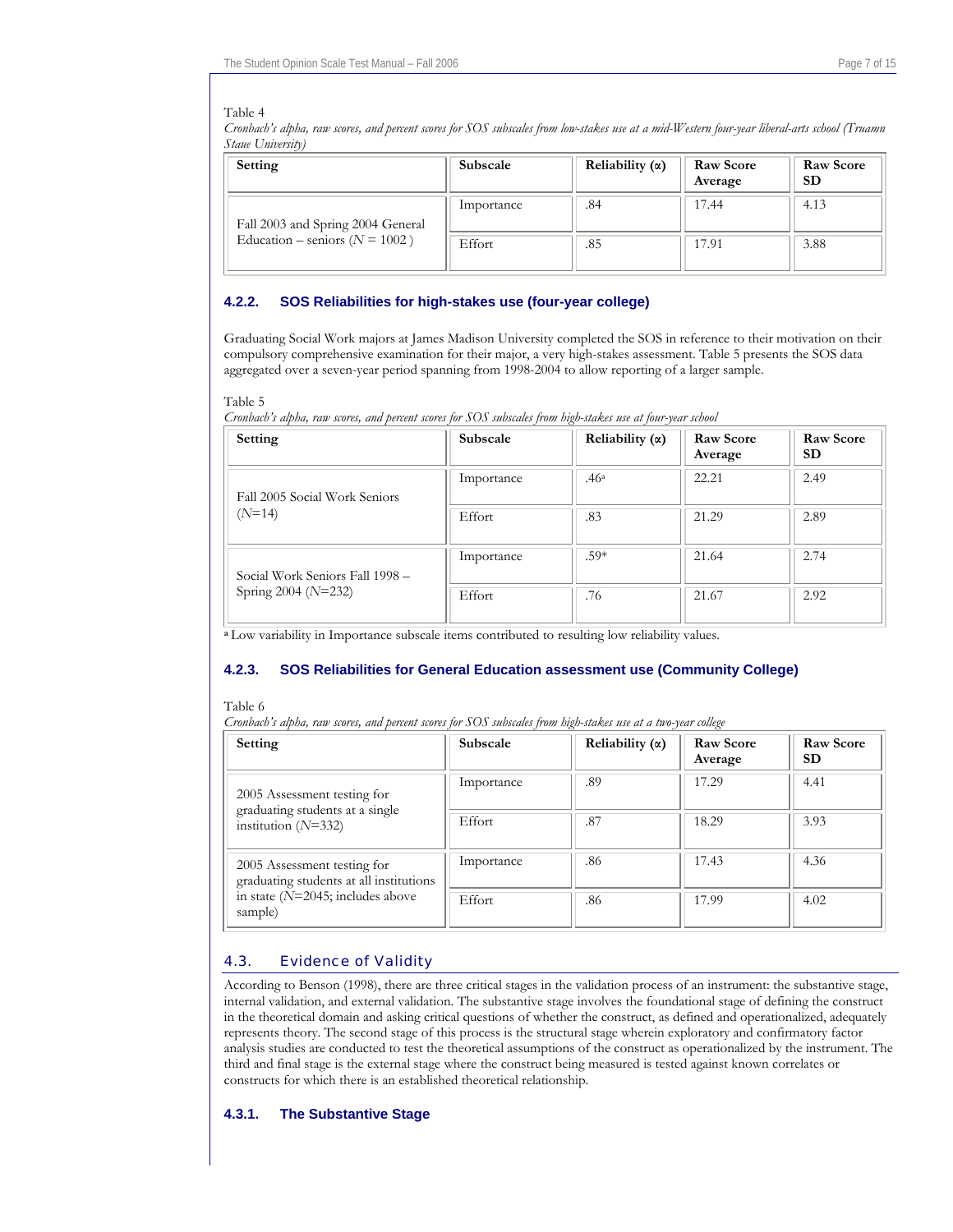The SOS is comprised of two subscales, one that gauges *how important* the exam was to the individual, and another that measures *effort put forth* by the student. Each contributes different information about task motivation. The Importance factor is related to the subjective task value element of the Expectancy-Value Theory (see section 2.1). It is generally accepted that importance scores in low-stakes testing will be lower than those generated in high-stakes administrations, as the student would perceive the test to have lower importance when there were no personal consequences associated with it. While the Importance subscale does not offer information about levels of particular types of subjective task value (attainment, utility, or intrinsic) held by the examinee, it does provide a gauge of student regard for task value in the general sense. The Effort subscale gives an indication of how much effort and persistence the student put toward completion of the exam. Effort and test performance are positively correlated; however, students may suffer lower scores due to reduced participation, or may endorse lower effort as a result of lack of confidence about participation. A limitation of the Effort score is that it does not provide information about which of these two scenarios has been enacted. Effort and Importance are distinct despite their positive correlation. Certain individuals may choose to put forth high effort when the test has little relevance for the individual, while others will choose not to exert much cognitive energy because of the low stakes.

Originally termed The Motivation Scale, the SOS was developed by Wolf (Wolf & Smith, 1995), who employed eight items to measure a single construct. Later research detected a two-factor structure, with three items measuring Effort and the remaining five items measuring Importance (Sundre, 2000). Sundre (1999) added two items to the original scale, both intended to gauge effort, and reworded some of the existing items to further develop the Effort and Importance subscales. The current version resulted (see Table 1).

Using the earliest version of the instrument, Sundre (1996) compared results from data obtained through a university-wide assessment day to the low- and high-stakes consequence group results from Wolf and Smith (1995). The purpose of this comparison was to determine whether assessment day testing at the researcher's institution (required for incoming students, as well as second-year students with 45-70 completed credits) yielded motivation scores that more closely matched to Wolf and Smith's low-consequences group or high-consequences group. Results of independent sample *t*-tests showed that firstyear students had higher motivation scores than sophomores. The freshman means for Sundre's low-stakes group were much lower than Wolf and Smith's high-stakes group means; the same trend was found with Sundre's sophomore scores. However, when freshmen and sophomore scores were compared to Wolf and Smith's low-consequences group, no significant differences were found. Sundre concluded that students at her university participating in assessment-day activities correctly perceived the tests to be of low consequences. Furthermore, examinee motivation was no different than that observed for a course-embedded test that did not count.

Based on the results of numerous studies, Sundre and Moore (2002) reported coefficient alphas in the .80s for both SOS subscales. Administering the instrument to freshmen and juniors at a four-year college, they found that while effort scores are only slightly higher for the incoming students, the juniors attach lower importance to low-stakes tests than freshmen do. Sundre and Moore also indicated that when the SOS is given under high stakes, students endorse similar levels of motivation across the two subscales, whereas in low-stakes testing, effort may be high even if their perception of the test's importance is low.

#### **4.3.2. Internal Validation**

Using low-stakes assessment-day data, Sundre (1997) conducted a factor analysis of the original eight-item SOS, and a twofactor structure was supported. This structure was distinct from the one-factor model presented by Wolf and Smith (1995). The study went on to examine whether the factor structure could be confirmed across student cohort groups. The results of the analyses confirmed that the two-factor model was indeed preserved over different grade levels.

Two confirmatory studies have been conducted to test the proposed factor structures, as well as to test for invariance of the SOS across groups of undergraduate students. Sundre and Finney (2002) tested a two-factor model and one-factor model for groups of freshmen and sophomores. The researchers initially did not find support for the two-factor model fit. Items 1 and 5 were identified as being the most problematic. Two alternative models (i.e., model 1: a two-factor without item 1 and model 2: a two-factor without item 5) were tested on an independent sample and they found that the two-factor without item 1 fit somewhat better than the two-factor without item 5. The researchers suggested that since items 1 and 5 were redundant in wording, item 1 could be removed. Sundre and Finney (2002) also investigated measurement invariance across freshmen and sophomores and found that measure was invariant across the groups, but that items 2 and 10 (Effort) were relating differently to the factor for each group. They offered that there could exist a theoretical underpinning to explain why the construct would change from one sample to the other. This needs to be explored further.

Thelk (2004) investigated the factor structure under a consequential testing condition and found that while neither the twofactor nor the one-factor model exhibited overall fit, the two factors fit better than the one factor. Items 3, 4, and 8 were identified as being problematic in terms of large local misfit (i.e., standardized residuals >|3|). Thelk suggested that under consequential conditions, there may be a ceiling effect for these items. A ceiling effect causes the variability to be low, which results in low correlations that cannot be reproduced well.

Thelk (2006) researched whether the 2-factor structure could be replicated with data collected from two-year college (community college) students taking tests in a setting similar to the assessment day environment at James Madison University. The two-factor structure was upheld for this population, suggesting that the two groups may be similar in terms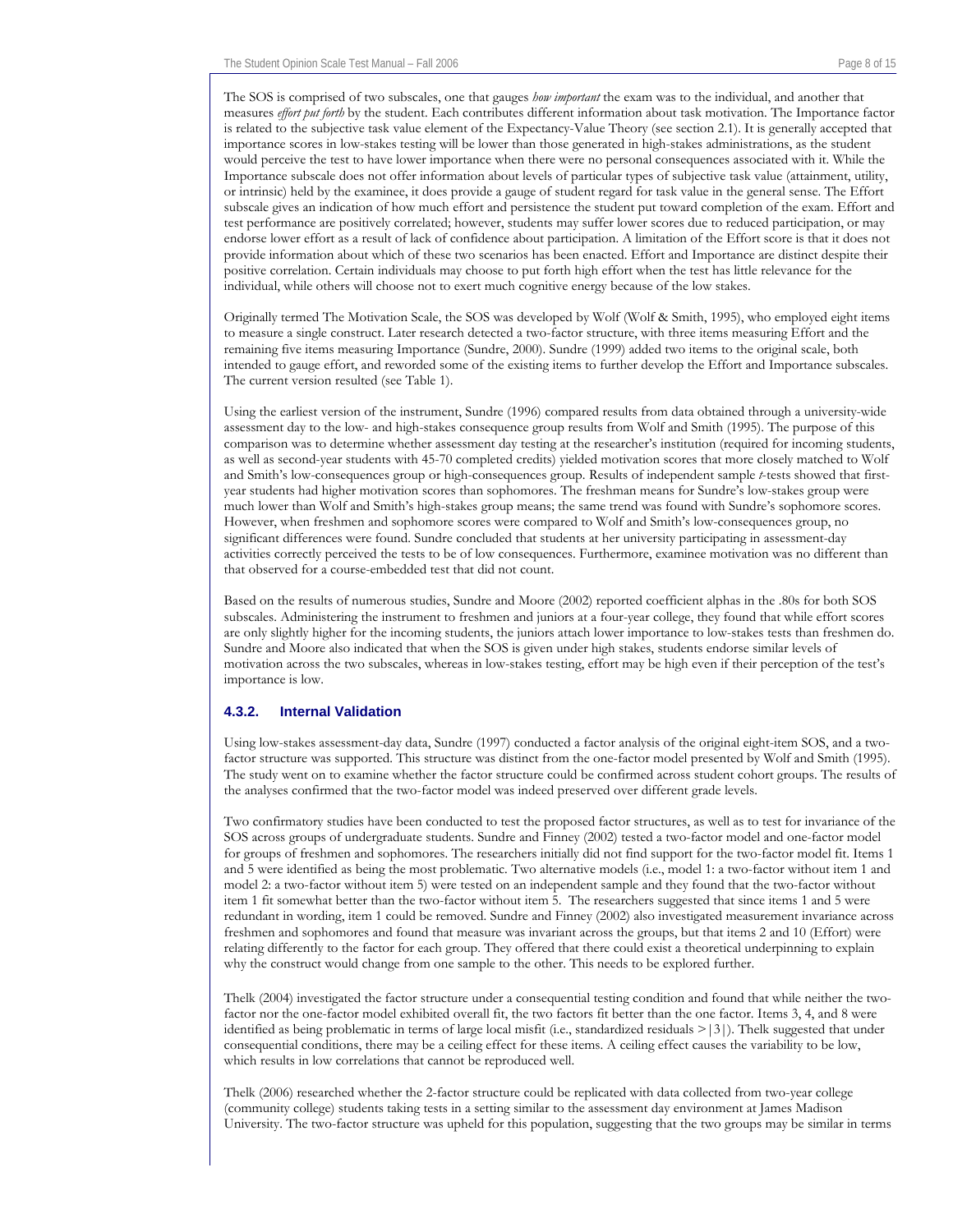of test-taking motivation. In addition, it appears that the Expectancy-Value theory of motivation may be viable for the community-college student population.

Throughout the confirmatory studies, Importance and Effort have maintained a moderate correlation  $(r = .410)$  or higher), reinforcing the notion that the two constructs are related yet not redundant.

#### **4.3.3. External Validation**

Various studies have been performed with regard to external correlates. Wise (2006*)* correlated the SOS with an achievement tests (i.e., Information Literacy final exam), response time effort, and SAT Total. Effort was moderately correlated with ILT final score  $(r = .460)$  and response time effort  $(r = .433)$ . Effort and SAT Total were not significantly related, which is theoretically sound, given the observation that general ability has little to do with Effort. Importance was less correlated with ILT final score  $(r = .258)$  and response time effort  $(r = .293)$ .

In general, a ceiling effect can be observed with SOS subscale scores: in high-stakes administrations, as scores go up, variance (and therefore reliability) goes down (see Table 5.). This phenomenon acknowledges that the SOS has the greatest utility in low-stakes applications, since this is when motivation varies the most, i.e. students may choose to enact or withhold effort with low risk of personal loss. Table 7 contains effect size calculations of the difference in subscale scores when differences in testing stakes are considered.

#### Table 7

Effect sizes (Cohen's *d* ) for differences between high stakes (Social Work seniors) and low stakes (Spring 2006 assessment day examinees) administrations for SOS subscales

| Importance | Effort |
|------------|--------|
| 2.30       | 1.30   |

To determine whether motivation and self-regulation accounted for more test-score variance in low-stakes testing as opposed to high-stakes testing, Sundre and Kitsantas (2003) gave undergraduate students two versions of a test (multiplechoice and essay) paired with low and high test consequences. The researchers speculated that motivation and selfregulation would be better predictors of final test score in the low-stakes condition, since motivation is uniformly higher in high-stakes conditions. Self-regulation refers to behavioral and metacognitive variables that promote learning for the individual. Similar previous studies had found that self-regulation strategy usage adequately predicted academic achievement, as measured by multiple-choice tests, in both consequential and non-consequential test conditions. Selfregulation predicted essay scores only in the consequential test condition. However, test-taking motivation emerged as a significant predictor of performance in non-consequential conditions, but not in the consequential conditions as had been expected. In addition, test taking motivation was found to explain variance very well in non-consequential essay performances. This research reinforces that motivation accounts for differences in test scores in low-stakes situations.

#### **4.3.4. Norm Groups**

To determine how the students at your institution performed in relation to college students at other institutions, refer to Tables 8-11. The percentile ranks associated with each SOS raw score are presented for the total group and by gender. Note that Table 11, which presents information for the high-stakes application, is not broken down by gender. This major is highly populated by females; the sample size for males is too small to allow for comparisons.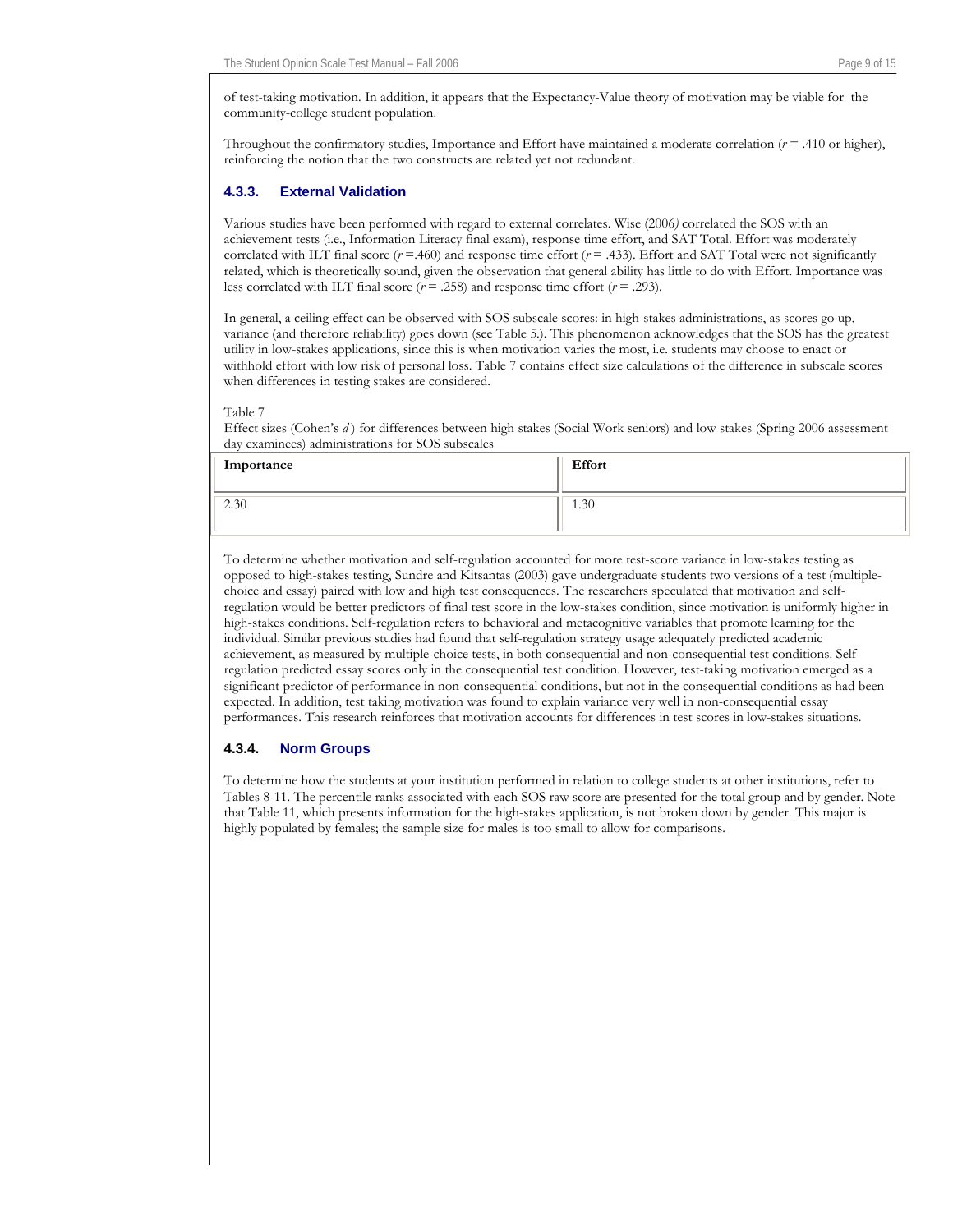| Percentile ranks for SOS scores for freshmen at a mid-Atlantic 4-year institution |            |                    |              |        |            |          |
|-----------------------------------------------------------------------------------|------------|--------------------|--------------|--------|------------|----------|
|                                                                                   |            | <b>Total Group</b> | <b>Males</b> |        | Females    |          |
| Score                                                                             | Importance | Effort             | Importance   | Effort | Importance | Effort   |
| 25                                                                                | 99.60      | 97.50              | 99.58        | 97.41  | 99.63      | 97.56    |
| 24                                                                                | 98.91      | 93.25              | 99.06        | 92.98  | 98.87      | 93.60    |
| 23                                                                                | 97.94      | 89.83              | 98.30        | 89.77  | 97.78      | 90.15    |
| 22                                                                                | 96.52      | 86.11              | 96.94        | 86.62  | 96.41      | 86.21    |
| 21                                                                                | 94.51      | 81.56              | 94.82        | 82.89  | 94.53      | 81.34    |
| 20                                                                                | 91.10      | 73.44              | 91.71        | 76.25  | 91.04      | 72.53    |
| 19                                                                                | 85.60      | 62.34              | 86.48        | 66.02  | 85.48      | 61.23    |
| 18                                                                                | 78.42      | 51.82              | 79.08        | 55.51  | 78.51      | 50.76    |
| $17\,$                                                                            | 70.13      | 42.06              | 71.02        | 45.57  | 70.36      | 40.89    |
| 16                                                                                | 59.84      | 33.10              | 61.40        | 36.29  | 59.70      | 31.88    |
| 15                                                                                | 47.65      | 25.23              | 50.61        | 27.95  | 46.55      | 24.20    |
| 14                                                                                | 36.85      | 18.10              | 40.76        | 20.17  | 35.16      | 17.38    |
| 13                                                                                | 28.36      | 12.07              | 32.38        | 14.00  | 26.44      | 11.25    |
| $12\,$                                                                            | 21.16      | 8.05               | 25.02        | 10.27  | 19.37      | 6.99     |
| 11                                                                                | 15.57      | 5.38               | 19.09        | 7.49   | 14.01      | 4.48     |
| $10\,$                                                                            | 11.19      | 3.48               | 14.04        | 5.00   | 9.82       | 2.90     |
| 9                                                                                 | 8.03       | 2.14               | 10.27        | 3.02   | 6.92       | 1.82     |
| 8                                                                                 | 5.94       | 1.26               | 8.15         | 1.65   | 4.80       | 1.11     |
| $\overline{7}$                                                                    | 4.26       | 0.78               | 6.31         | 0.99   | 3.23       | 0.69     |
| $\sqrt{6}$                                                                        | 2.98       | 0.46               | 4.62         | 0.61   | 2.19       | 0.42     |
| $\overline{5}$                                                                    | 1.26       | $0.18\,$           | 1.93         | 0.24   | 0.94       | $0.17\,$ |

| Table 8                                                                             |
|-------------------------------------------------------------------------------------|
| Percentile ranks for $SOS$ scores for freshmen at a mid-Atlantic 4-year institution |

Note: Data used were collected during Fall 2006 assessment day.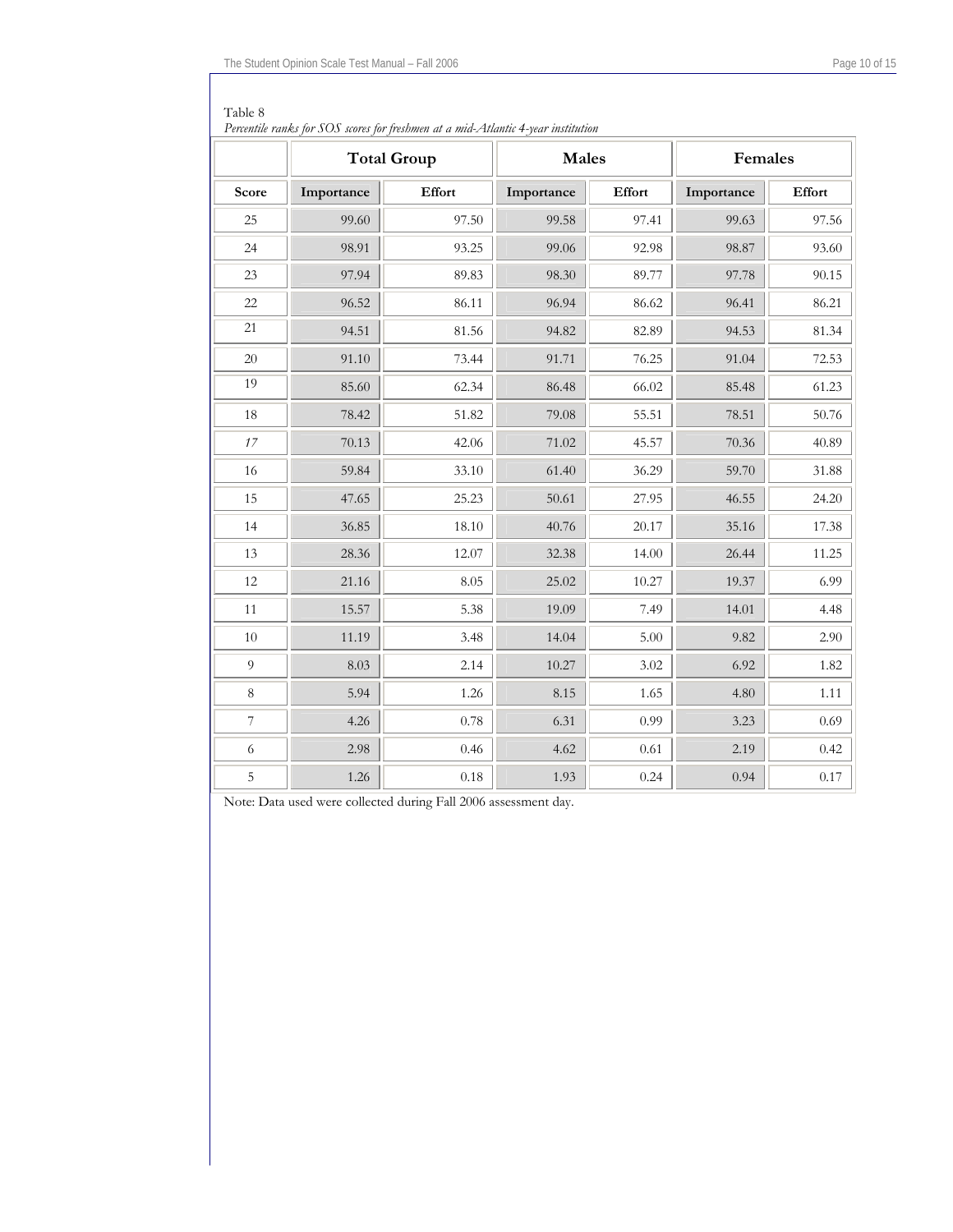| Percentile ranks for SOS scores for sophomores at a Mid-Atlantic 4-year institution |            |                    |              |        |            |        |  |
|-------------------------------------------------------------------------------------|------------|--------------------|--------------|--------|------------|--------|--|
|                                                                                     |            | <b>Total Group</b> | <b>Males</b> |        | Females    |        |  |
| Score                                                                               | Importance | Effort             | Importance   | Effort | Importance | Effort |  |
| 25                                                                                  | 99.66      | 98.26              | 99.34        | 97.76  | 99.82      | 98.61  |  |
| 24                                                                                  | 99.21      | 95.36              | 98.42        | 94.33  | 99.61      | 96.12  |  |
| 23                                                                                  | 98.76      | 92.53              | 97.76        | 91.70  | 99.32      | 93.17  |  |
| 22                                                                                  | 97.94      | 89.12              | 96.51        | 88.41  | 98.79      | 89.76  |  |
| 21                                                                                  | 96.47      | 85.18              | 94.33        | 84.72  | 97.72      | 85.88  |  |
| 20                                                                                  | 94.21      | 77.44              | 91.70        | 78.52  | 95.73      | 77.42  |  |
| 19                                                                                  | 90.86      | 66.49              | 88.80        | 68.64  | 92.14      | 65.86  |  |
| 18                                                                                  | 86.20      | 55.84              | 84.39        | 58.43  | 87.48      | 54.87  |  |
| 17                                                                                  | 80.45      | 46.15              | 78.06        | 48.81  | 82.18      | 45.06  |  |
| 16                                                                                  | 73.64      | 37.58              | 71.67        | 39.72  | 75.18      | 36.74  |  |
| 15                                                                                  | 64.25      | 29.16              | 63.18        | 31.29  | 65.33      | 28.38  |  |
| 14                                                                                  | 53.67      | 21.65              | 53.36        | 23.85  | 54.30      | 20.91  |  |
| 13                                                                                  | 44.28      | 15.20              | 45.32        | 16.86  | 44.17      | 14.72  |  |
| $12\,$                                                                              | 35.86      | 10.27              | 37.75        | 11.26  | 35.24      | 10.03  |  |
| 11                                                                                  | 28.71      | 7.35               | 30.37        | 7.91   | 28.17      | 7.29   |  |
| $10\,$                                                                              | 21.97      | 5.23               | 23.32        | 5.60   | 21.48      | 5.19   |  |
| $\overline{9}$                                                                      | 15.79      | 3.51               | 17.06        | 4.15   | 15.29      | 3.27   |  |
| $\,8\,$                                                                             | 11.70      | 2.40               | 12.91        | 3.03   | 11.24      | 2.13   |  |
| $\overline{\mathcal{I}}$                                                            | 9.14       | 1.70               | 10.47        | 2.24   | 8.61       | 1.46   |  |
| 6                                                                                   | 7.01       | 1.18               | 8.17         |        | 6.54       | 0.85   |  |
| 5                                                                                   | 3.03       | 0.52               | 3.49         | 0.92   | 2.84       | 0.32   |  |

| $\vert$ Table 9                                                                          |
|------------------------------------------------------------------------------------------|
| Demand le nambe fan $C\cap C$ assure fan sophemeure at a Mid Atlantic A wean institution |

Note: Data used were collected during Spring 2006 assessment day.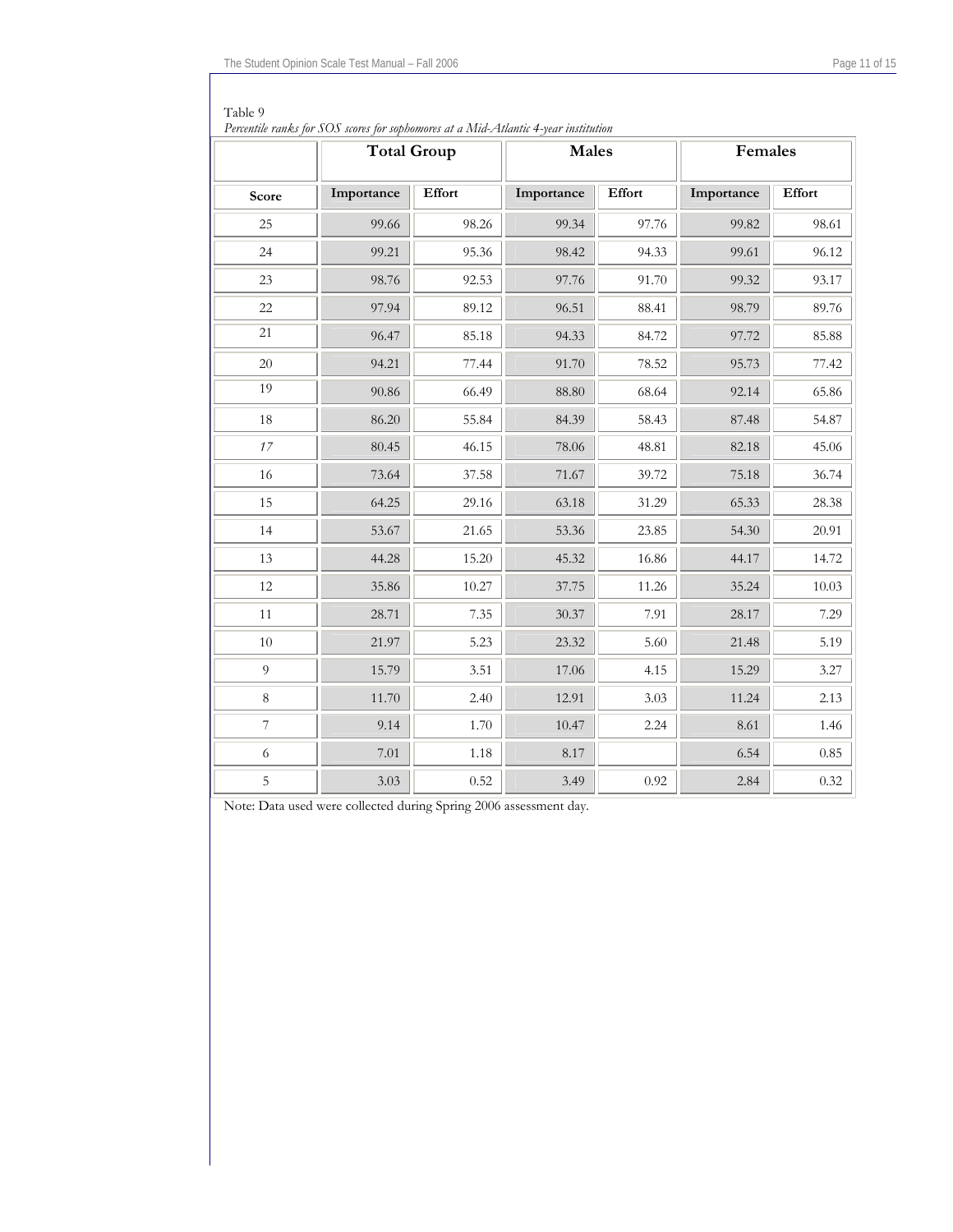| Percentile ranks for SOS scores for mid-Atlantic 2-year institution (community college) |                          |                          |                          |                          |            |          |  |
|-----------------------------------------------------------------------------------------|--------------------------|--------------------------|--------------------------|--------------------------|------------|----------|--|
|                                                                                         |                          | <b>Total Group</b>       | <b>Males</b>             |                          | Females    |          |  |
| Score                                                                                   | Importance               | Effort                   | Importance               | Effort                   | Importance | Effort   |  |
| 25                                                                                      | 97.44                    | 97.59                    | 96.97                    | 96.21                    | 97.75      | 98.50    |  |
| 24                                                                                      | 93.67                    | 91.42                    | 93.56                    | 89.39                    | 93.75      | 92.75    |  |
| 23                                                                                      | 90.21                    | 85.09                    | 90.15                    | 84.09                    | 90.25      | 85.75    |  |
| $22\,$                                                                                  | 86.75                    | 79.82                    | 85.61                    | 79.17                    | 87.50      | 80.25    |  |
| 21                                                                                      | 82.23                    | 75.00                    | 80.68                    | 73.86                    | 83.25      | 75.75    |  |
| 20                                                                                      | 72.59                    | 66.11                    | 72.35                    | 64.77                    | 72.75      | 67.00    |  |
| 19                                                                                      | 61.45                    | 54.82                    | 61.36                    | 53.79                    | 61.50      | 55.50    |  |
| $18\,$                                                                                  | 52.56                    | 45.18                    | 50.76                    | 43.94                    | 53.75      | 46.00    |  |
| 17                                                                                      | 44.43                    | 37.50                    | 40.91                    | 35.98                    | 46.75      | 38.50    |  |
| 16                                                                                      | 36.90                    | 31.17                    | 32.95                    | 28.79                    | 39.50      | 32.75    |  |
| 15                                                                                      | 28.77                    | 22.14                    | 26.14                    | 20.83                    | 30.50      | 23.00    |  |
| 14                                                                                      | 19.73                    | 13.25                    | 17.05                    | 13.64                    | 21.50      | 13.00    |  |
| 13                                                                                      | 13.70                    | 8.43                     | 10.61                    | 8.33                     | 15.75      | 8.50     |  |
| 12                                                                                      | 10.84                    | 5.87                     | 7.95                     | 5.30                     | 12.75      | 6.25     |  |
| 11                                                                                      | 8.43                     | 3.46                     |                          | 3.41                     | 9.50       | 3.50     |  |
| $10\,$                                                                                  | 6.17                     | 1.96                     | 6.06                     | 2.65                     | 6.25       | 1.50     |  |
| $\overline{9}$                                                                          | 4.67                     | 1.05                     | 4.92                     | 1.52                     | 4.50       | 0.75     |  |
| $\,8\,$                                                                                 | 3.77                     | $\overline{\phantom{a}}$ | 4.17                     | $\overline{\phantom{a}}$ | 3.50       |          |  |
| $\overline{7}$                                                                          | 3.01                     | 0.45                     | 3.41                     | $\overline{a}$           | 2.75       |          |  |
| 6                                                                                       | $\overline{\phantom{a}}$ | $\overline{a}$           | $\overline{\phantom{a}}$ | $-$                      |            |          |  |
| $\mathbf 5$                                                                             | 1.36                     | $0.15\,$                 | 1.52                     | 0.38                     | 1.25       | $0.25\,$ |  |

Table 10

-- indicates that this frequency was not present in the data set.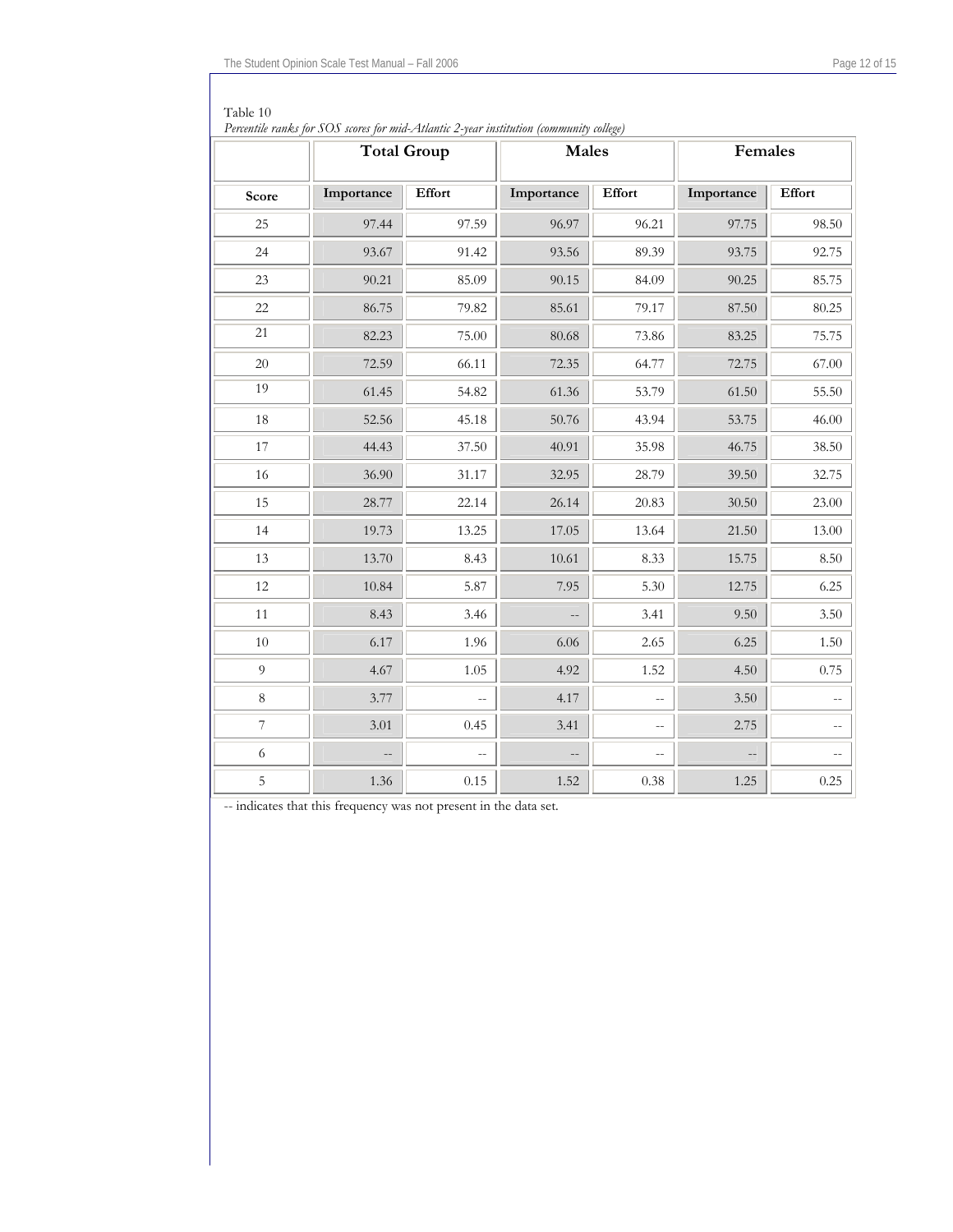#### Table 11

*Percentile ranks for SOS Social Work program seniors at 4-year mid-Atlantic institution (high-stakes application)* 

|       | <b>Total Group</b> |               |  |
|-------|--------------------|---------------|--|
| Score | Importance         | <b>Effort</b> |  |
| 25    | 92.24              | 90.95         |  |
| 24    | 79.53              | 75.43         |  |
| 23    | 67.03              | 62.28         |  |
| 22    | 51.29              | 48.92         |  |
| 21    | 34.91              | 36.42         |  |
| 20    | 21.34              | 25.65         |  |
| 19    | 12.28              | 15.95         |  |
| 18    | 7.11               | 9.05          |  |
| 17    | 5.17               | 5.39          |  |
| 16    | 4.31               | 3.02          |  |
| 15    | 3.66               | 1.94          |  |
| 14    | 2.80               |               |  |
| 13    | 1.72               |               |  |
| 12    | 1.08               | 1.51          |  |
| 11    |                    | 1.08          |  |
| 10    | 0.43               | 0.65          |  |
| 9     |                    |               |  |
| 8     |                    | --            |  |
| 7     |                    |               |  |
| 6     |                    | 0.22          |  |
| 5     | --                 |               |  |

-- indicates that this frequency was not present in the data set.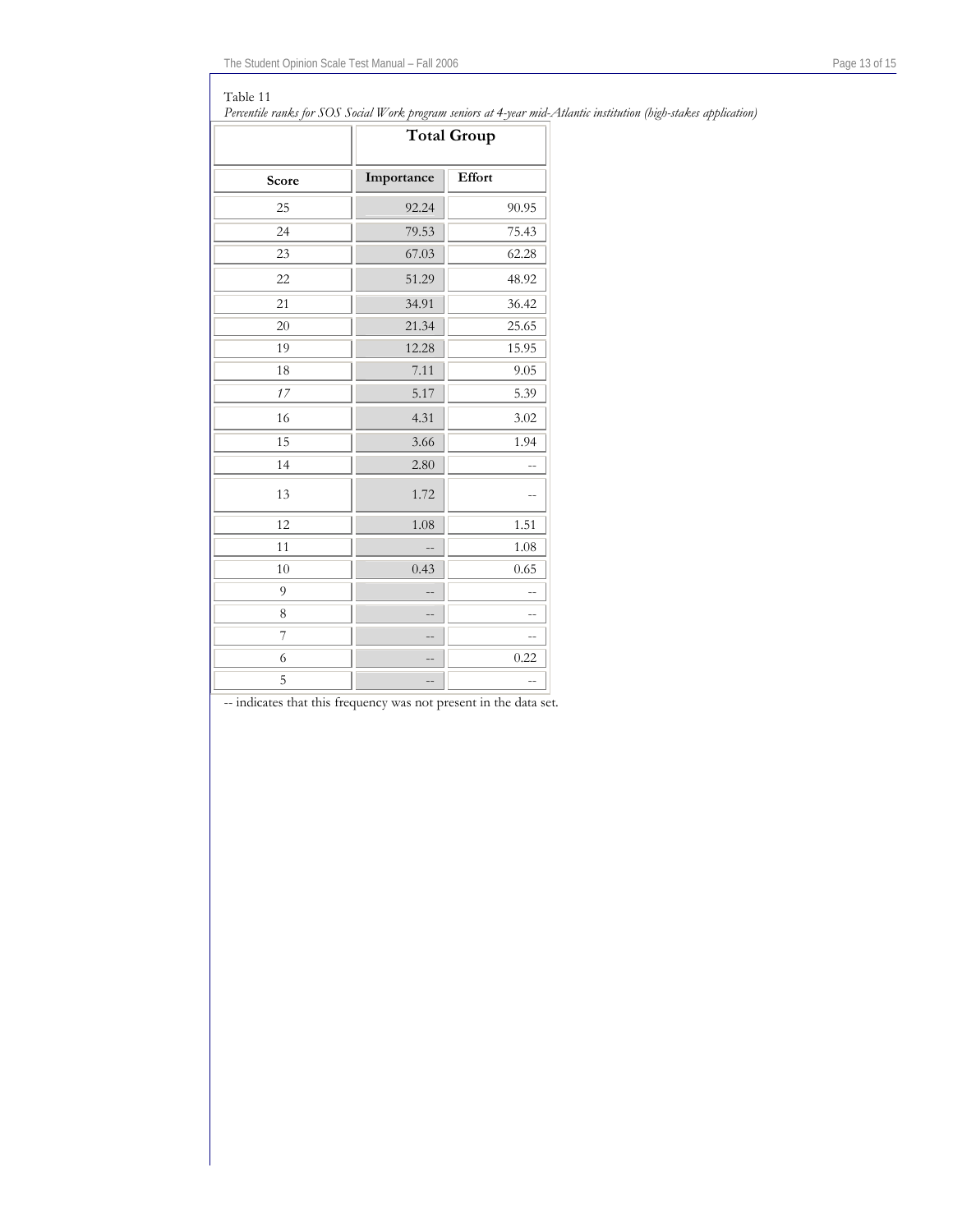# Section 5. Work to be Conducted to Enhance Test Use and Interpretation

The validation of this instrument follows Benson's (1998) strong program of construct validation. As discussed above, extensive work has been done to provide evidence for the first of three stages, the substantive stage. This evidence takes the form of research in the test motivation literature about the construct of interest, which subsequently informed the current 10-item instrument in use today.

The second of the three phases of Benson's (1998) strong program of construct validation is the internal stage. During this stage evidence is amassed to address the internal structure of the instrument, especially the interpretive factor structure of the SOS. At present, there is convincing evidence to support the hypothesized two-factor solution for the instrument.

The third phase in Benson's strong program of construct validation requires the placement of the SOS within the larger context of instruments theoretically hypothesized to correlate with the SOS. Potential instruments that should be related to the SOS are test anxiety, test avoidance, and the citizenship one feels toward a test. One would theorize that test anxiety would be moderately negatively related to the effort subscale of the SOS as students who are anxious about engaging in testing would likely not put forth a great deal of effort because this effort is cognitively dissuaded by the student's somatic reaction to test-taking. Similarly, test avoidance should be theoretically negatively related with both the Effort and Importance SOS factors, given that students who dislike and actively avoid tests are likely to place little value in the tests (SOS Importance) and expend little energy on the test (SOS Effort). A student's level of test-taking citizenship, or the inherent worth and responsibility a student feels toward the taking of a test, should moderately or highly correlate with the SOS Effort and Importance subscales. Future studies should root the SOS in a theoretical nomological net composed of these and other constructs, thus allowing a clearer understanding of how the test-taking motivation and other similar (and dissimilar) constructs interrelate.

# Section 6. Additional Information

For more information, please contact CARS at assessment@jmu.edu or call: (54[0\) 568-](mailto:sundredl@jmu.edu)6706 To review and download additional information from the Center for Assessment and Research Studies, go to:

<http://www.jmu.edu/assessment> -- Look under the Resources and Measures sections.

# Section 7. References

Benson, J. (1998). Developing a strong program of construct validation: A test anxiety example. *Educational Measurement:* 

*Issues and Practice, 17*, 10-17.

Eccles, J. F., Adler, T. F., Futterman, R., Goff, S. B., Kaczala, C. M., Meece, J. L., & Midgley, C. (1983). Expectancies, values, and academic behaviors. In J. T. Spence (Ed.), *Achievement and Achievement Motives* (pp. 75-146). San

Francisco, CA: W.H. Freeman.

- Harmes, J. C., Swerdzewski, P. J., & Zeng, X. (2006). Cluster Two: The Fine Arts (Annual report of general education assessment results). James Madison University Center for Assessment and Research Studies.
- Lau, A. R. & Finney, S. J. (2006, May). *Measuring diversity orientation: An examination of the Miville-Guzman Universality-Diversity Scale Short Form*. Paper presented at the meeting of the Association for Psychological Sciences, New York.
- Lance, C. E., Butts, M. M., & Michels, L. C. (2006). The sources of four commonly reported cutoff criteria. *Organizational Research Methods, 9*(2), 202-220.

# <span id="page-13-0"></span>**Further Studies of the SOS Should Include:**

Further exploration of the scale with regard to the third phase of Benson's (1998) strong program of construct validation, the **external** stage.